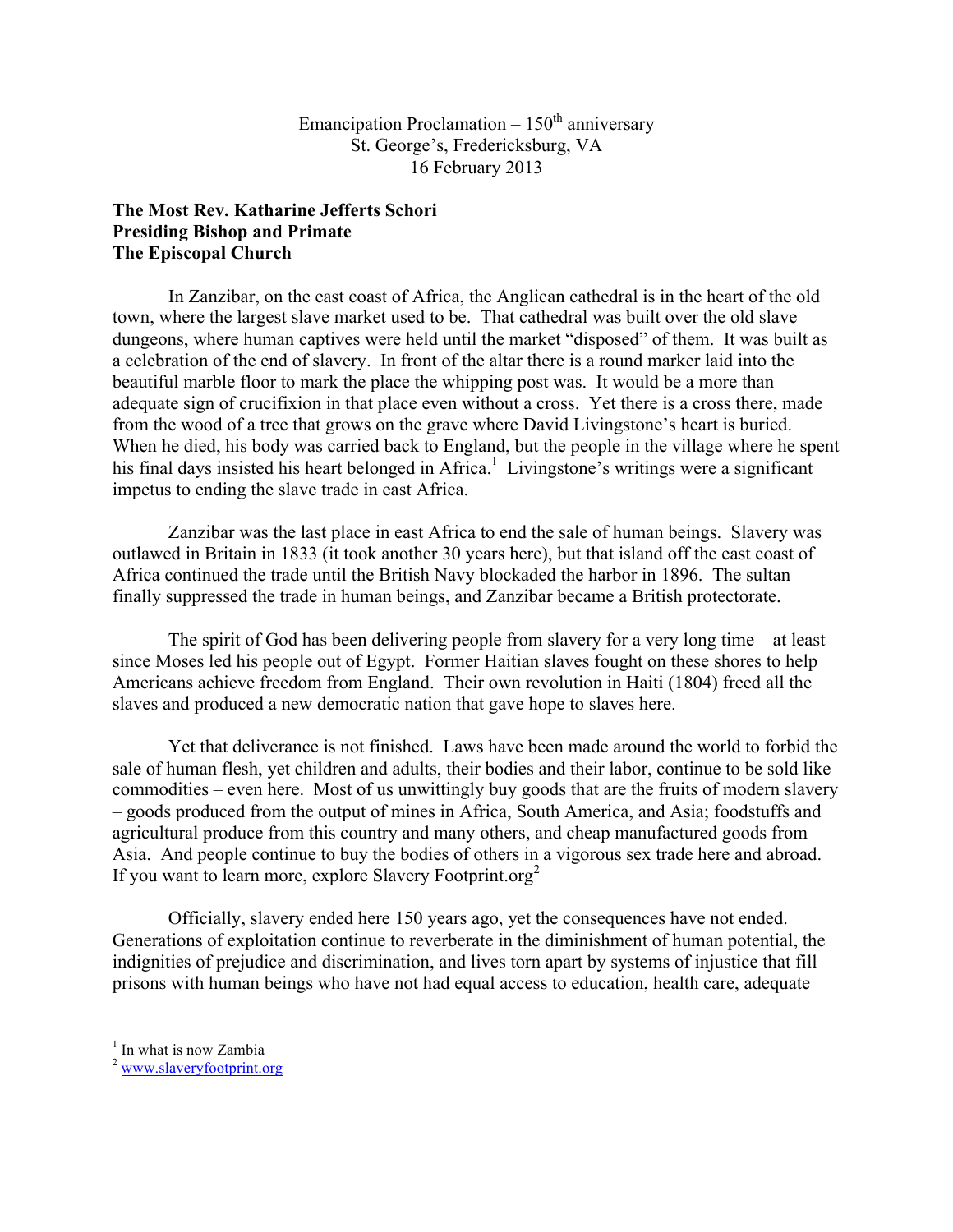nutrition, and dignified living conditions. Sin has consequences – as the prophet Jeremiah<sup>3</sup> puts it, "the parents have eaten sour grapes, and the children's teeth have been set on edge." Sin has consequences, and the world, this nation, and this diocese continue to eat some of its bitter fruit.

Yet the spirit of God continues to set people free. The bold act of Abraham Lincoln 150 years ago freed the slaves of rebellious southern states, and the 13<sup>th</sup> amendment solidified that freedom announced in the Emancipation Proclamation and extended it to the entire nation. And oh, how quickly the sin returned in the guise of Jim Crow.

The spirit of God moved again in the middle part of the last century, awakening a postwar America to the ugliness that still lurked within. Dr. King and his companions brought a new urgency to the struggle for true freedom, and new acts of deliverance enshrined greater equality before the law.

Yet God's people thought that amendment of life had been accomplished. Well, my friends, the depth of our sin has only begun to be addressed. Racism continues, the chauvinism of one's 'own kind' endures, and we rarely recognize or admit that this is only thinly veiled idolatry. We have sinned, and there is no health in us, as the old prayer book put it.

Yet God's spirit continues to set the people free. Today's act of repentance is another freshening breeze. May it remove this storm cloud from the face of the Sun/Son, and let not that cloud devolve into another whirlwind of destruction. That breath of God, the spirit of God, will blow away the cloud, that gale of freedom will propel us forward toward the reign of God, if and only if we are willing to let go of anchoring chains that bind us to our own self-centeredness. God's people can soar freely only if we will to do it together, as one people God has made in the divine image.

The consequences of our sin continue in places far beyond here. Cuba is one such place, where slavery wrought abundant evil under the oppression of others. Attempts by interests in this nation and others to continue a functional slavery after legal abolishment in 1886 eventually led to a revolt. The results are still being played out between our two nations in the farce called an embargo or a blockade. The Cuban people live in far greater poverty than is just or necessary and the American people are prevented from discovering friends and building honest and open relationships. Yet the church in Cuba is giving witness to the possibility of resurrected life. The recently retired suffragan bishop was the first Afro-Caribbean bishop in the Diocese of Cuba. The face of the Diocesan Synod there is far more richly varied than what can be seen here. Yet neither church has expunged the consequences of slavery and racism.

And still the spirit of God continues to set people free. A Bolivian woman, descended from peoples originally enslaved by colonizing Spaniards, is now the bishop of the church in Cuba, someone initially deemed an outsider, pre-judged on the basis of her national origin, her indigenous features, and her gender, rather than what God might be doing in her. Her robustly

 <sup>3</sup> Jeremiah 31:29